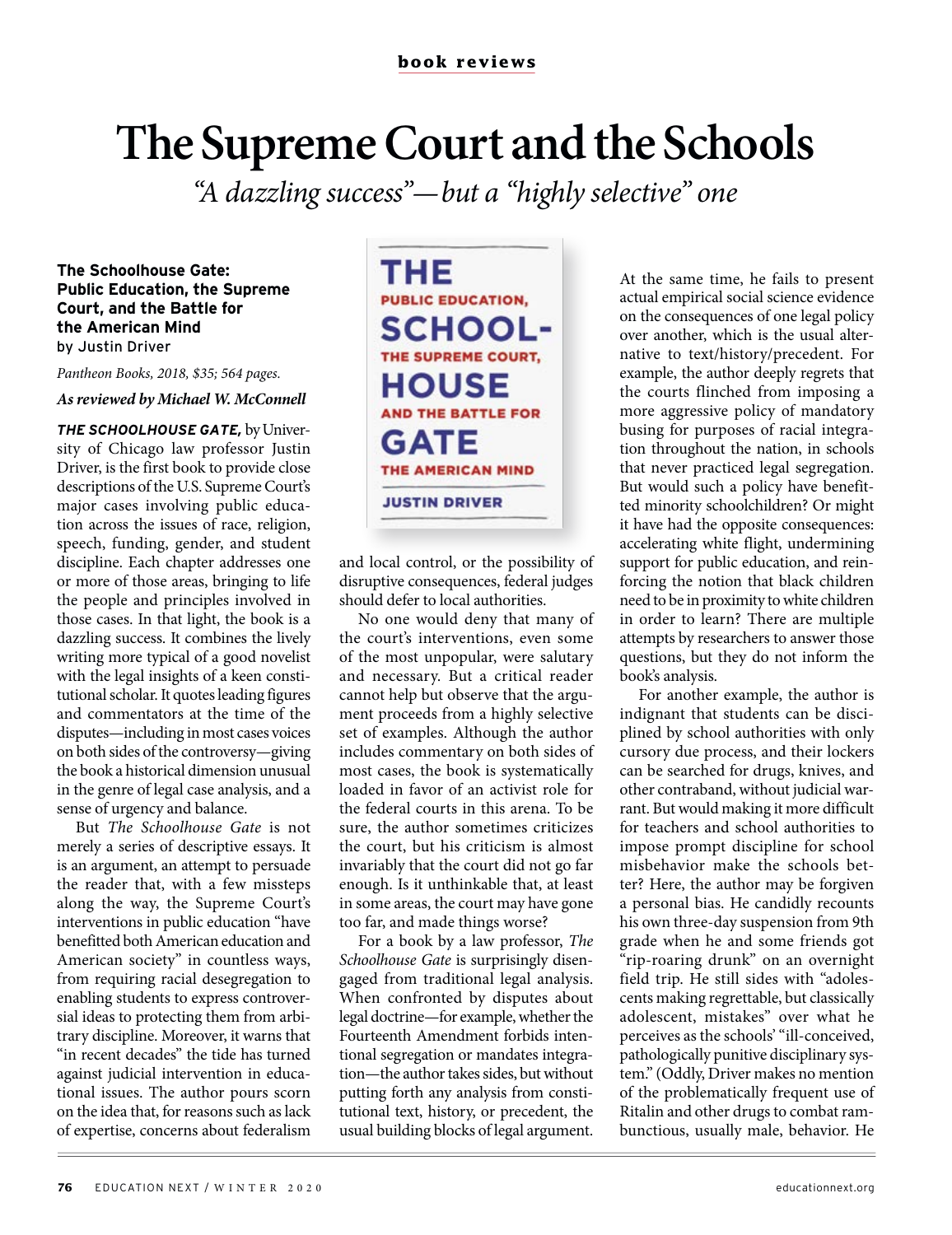seems more attuned to the racial than the gender dynamics of disciplinary policy issues.)

The author is also unremittingly hostile to allowing inner-city school districts to try the experiment of single-sex schools, but his reasons seem thin. He acknowledges "the abysmal record of academic achievement and alarming rates of social dysfunction that plague many urban areas," which hits minority male students especially hard, with staggeringly high dropout rates and low rates of learning of teenage boys compared to girls. One might think the problem is at least somewhat related to gender, and especially the alltoo-frequent absence of father figures from inner-city homes. But Driver is strangely unwilling to give local educators the flexibility to depart from sexblind policies, even on an experimental basis. He is probably right that "no persuasive evidence indicates that [the schools'] coeducational status plays even an incidental role in their failure." But there does exist evidence–contested to be sure–that separate schools specially appealing to the interests and needs of young men and women might sometimes produce better outcomes for both. (See, for example, Peter Meyer, "Learning Separately," *features,* Winter 2008.) How will we know if we do not try? The author's main practical reason is his worry that "disconcertingly, schools serving only black male students routinely offer patriarchal lessons of racial uplift." Is that necessarily bad?

These examples are not, however, typical. One of the most appealing features of *The Schoolhouse Gate* is its relative absence of ideological onesidedness. The author is open about his own left-progressive ideology, but he makes a point of showing that the constitutional rights he champions protect students across the political spectrum. In the introduction, Driver expresses the hope that "many of the positions I endorse could appeal to a broad coalition that bridges liberalism with the libertarian-inflected vision

of limited government now ascendant in some right-leaning circles." That might well be so. Libertarians will find much to agree with in his advocacy of strong free-speech rights for students, for due process in disciplinary contexts, and for free exercise of religion even in the schools.

Consider the chapter on student free speech. It begins, appropriately, with *Tinker v. Des Moines Independent Community School District,* a case involving Quaker students who wore black armbands to school to protest the Vietnam War. What follows is

## **When confronted by disputes about legal doctrine, the author takes sides, but without putting forth any analysis from constitutional text, history, or precedent, the usual building blocks of legal argument.**

one of the best chapters in the book. It provides factual details about the underlying controversy that I, for one, had never heard—even though I have been teaching the case in law school First Amendment classes for decades. Although most modern discussions of *Tinker,* like the Supreme Court's own opinion, tend to downplay the potentiality of the armband-wearing for disrupting the school's operations, making the case seem easy and therefore trivial, Driver provides a more balanced perspective, showing why it was a genuinely difficult case, with real potential for violence and disruption. Using *Tinker* as his focus, Driver explores "three different, competing approaches for regulating student speech": 1) that school officials may prohibit student expression if they have reasonable grounds for thinking the speech will be disruptive; 2) that they can do so only if the speech in fact did prove disruptive; or 3) that they may not prohibit student speech if the source of disruption is the reaction of other students to the speech (the so-called "heckler's veto"). Driver leaves no doubt that his sympathies lie with the third, most speech-protective, rationale: "The Supreme Court should make clear that students possess the First Amendment right to communicate contentious ideas on campus, that would-be student hecklers will not be permitted to silence legitimate student speech by issuing threats of violence, and that students enjoy expansive speech rights off campus."

That will be welcome news to Driver's conservative and libertarian readers, who are discovering that the promise of free speech on campus is not often extended across the board. But the ideological valence of student speech disputes has flipped in the decades since *Tinker.* In today's world, right-wing students are far more likely to be the ones silenced at school—not, I think, because rightwing speech is more common today but because educational administrators are now more often of a generally left-wing persuasion, and administrators of either persuasion are more likely to regard as dangerous speech that challenges their own world view. It was easy enough for liberals to support the right of anti-war students to wear black armbands in opposition to the Vietnam War, but what will they do about speech that is antigay, nationalistic, or otherwise injurious from their point of view? Will the same free-speech principles hold when the shoe is on the opposite ideological foot?

The answer is not pretty. In one case discussed in the book, *Dariano v. Morgan Hill* (2014), students in a rural/ suburban school south of San Jose, California, decided to wear tee shirts emblazoned with the American flag to school on the day that the school set aside to celebrate Cinco de Mayo. Some of the Hispanic students took umbrage and may have threatened violence. But instead of protecting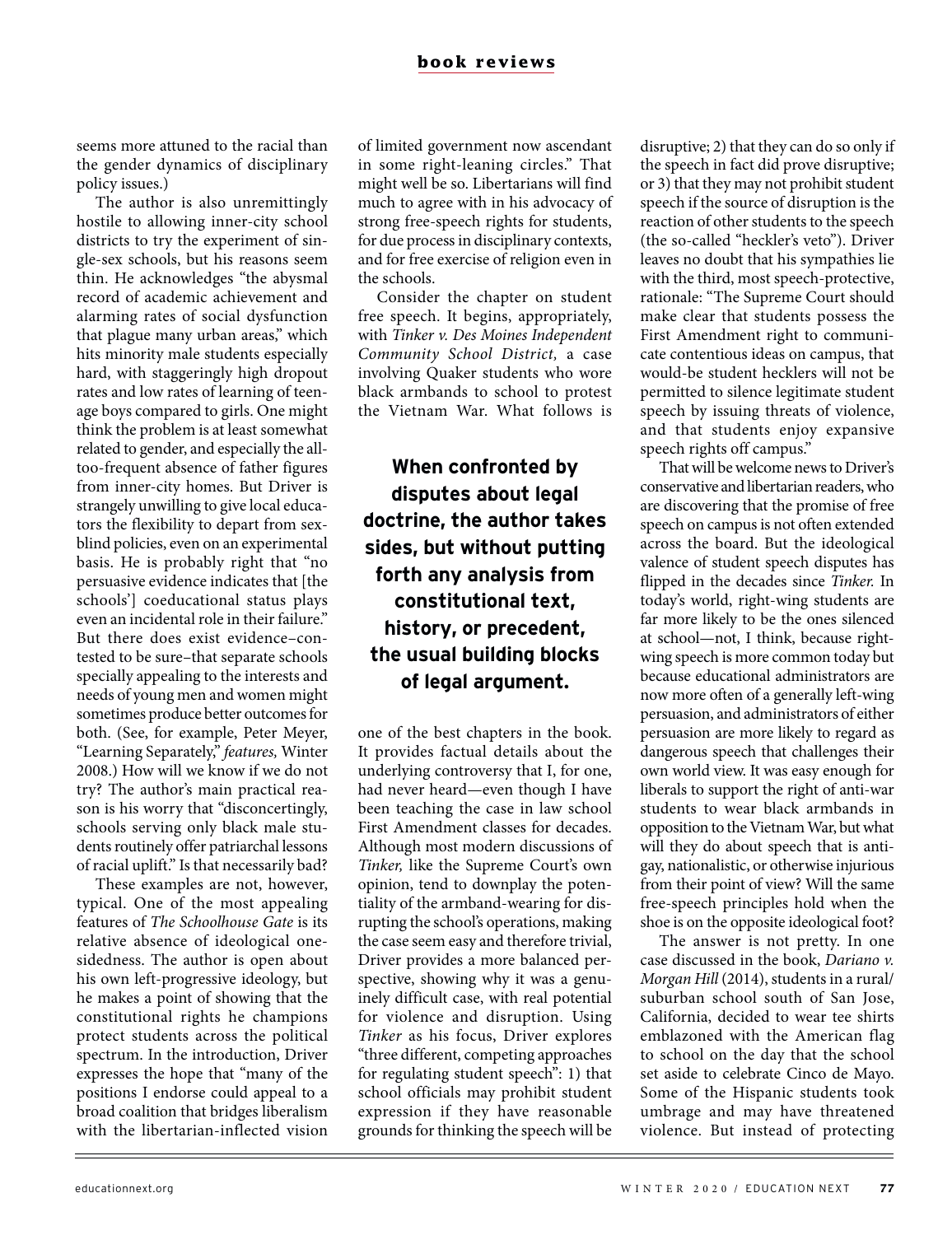

*Mary Beth Tinker and her brother, John, display armbands they were suspended from high school for wearing. The Supreme Court ruled in favor of the free speech rights of the students in the Vietnam-era case* Tinker v. Des Moines Independent Community School District.

the flag-wearing students' freedom to express their views, as Driver advocates, the school administrators forced the boys either to turn their shirts inside out or remove them—or go home. The Court of Appeals for the Ninth Circuit upheld the school's action, holding that it was "reasonable for school officials to proceed as though the threat of a potentially violent disturbance was real." The message: that if you threaten schoolmates whose views you do not like, the school might force them to shut up (at least if the administrators share your politics). As Driver comments, "rewarding angry hecklers by silencing speakers incentivizes students in precisely the wrong manner." The Supreme Court denied a petition for review.

By contrast, when a Rhode Island

school tried to prevent a same-sex couple from attending the prom together, out of fear for their safety, a district court intervened, stating that the school's action gave in to "mob rule" and would "completely subvert free speech in the schools by granting other students a 'heckler's veto,' allowing them to decide through prohibited and violent methods what speech will be heard."

In another case, on the day in April 2004 that a California high school had designated as a "day of silence" in support of LGBT rights, a student dissenter wore a shirt containing the handwritten inscription "Be Ashamed, Our School Embraced What God Has Condemned" on the front and "Homosexuality Is Shameful 'Romans 1:27'" on the back. The principal ordered him to remove the shirt, and when he refused, confined him to a conference room for the remainder of the day. Again, the Court of Appeals for the Ninth Circuit upheld the school's action. This time, the court did not hide behind the fig leaf of worries about violence. Nor did the court mention any evidence that actual students were traumatized by the shirt, which was, after all, a lonely one-student dissent from a school-wide affirmation of LGBT rights. It was enough for the court that, as an abstract matter, the message was a "verbal assault[] that may destroy the self-esteem of our most vulnerable teenagers." Interestingly, the court stated that students have the First Amendment right to express "derogatory and injurious" remarks about other students on the basis of political disagreement, but not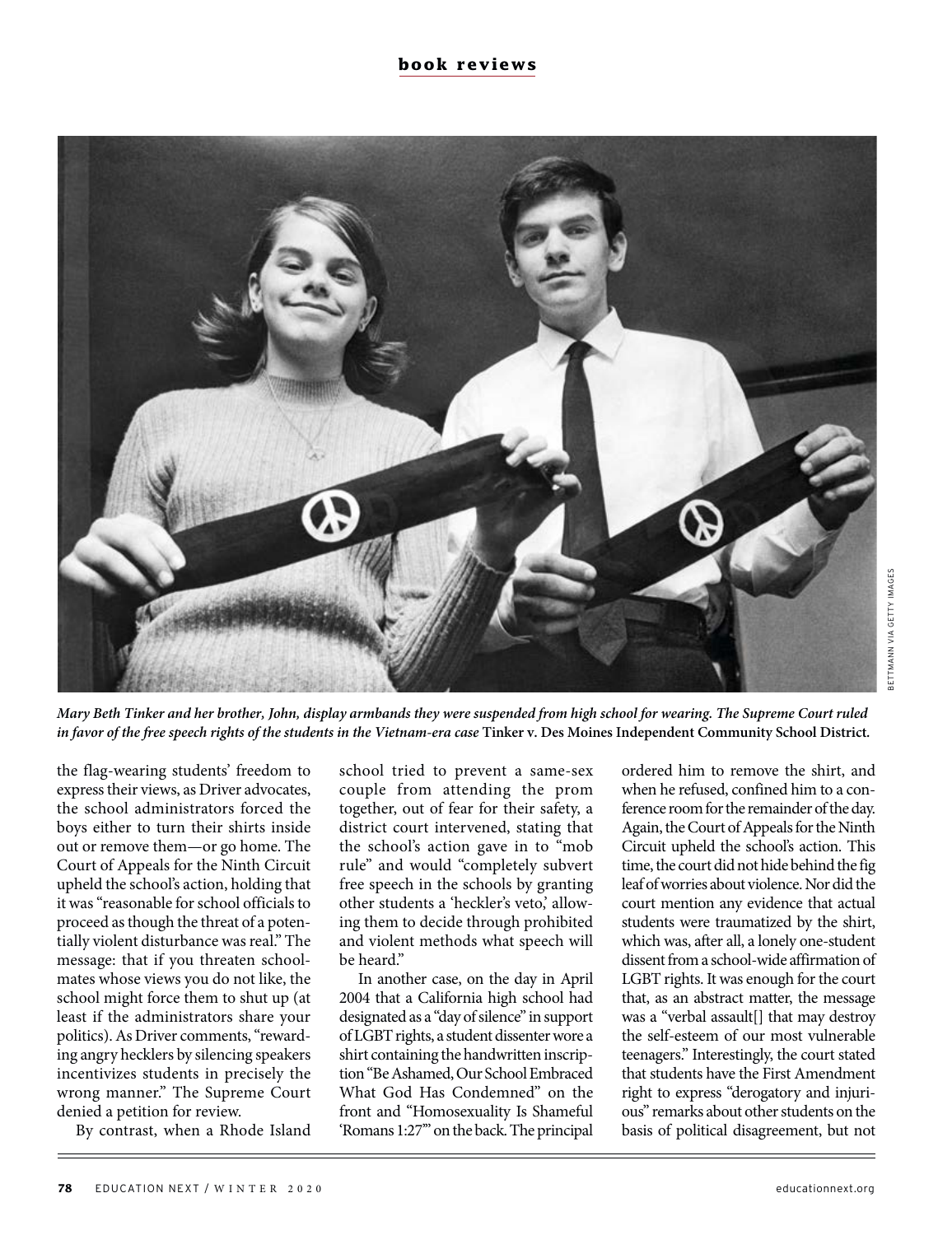on the basis of "students' minority status such as race, religion, and sexual orientation." MAGA hat wearers are fair game for insult, but not other kinds of minority.

Despite his distaste for the opinion expressed by the tee-shirt-wearing student, Driver defends his right to express "opposition to the school's embrace of gay equality . . . without resorting to epithets," and wonders how the student "could have expressed his particular view . . . in a way that educators would have deemed permissible." As to protecting certain vulnerable classes of students, Driver comments that "validating these bans sends the message that particular groups of students may be more psychologically fragile and lacking in selfcontrol than actually seems warranted." Rather than relying on "the audience's subjective reaction to speech," Driver advocates that the question should be whether "the speaker's language itself passed an objective threshold," such as implying a threat of violence or employing derogatory epithets. In these days of campus speech suppression, it is refreshing to hear a card-carrying progressive apply civil liberties principles unflinchingly to speech that offends modern left sensibilities.

Another refreshing departure from progressive ideology comes in the last chapter of the book, titled "The Quiet Detente over Religion and Education." The chapter begins with a detailed and nuanced account of the Supreme Court's school prayer decisions, a helpful reminder of just how widespread and long-lasting was the opposition to these decisions. Unfortunately, Driver writes little about the opinions themselves, which were characterized by sloppy history and unnecessarily expansive rhetoric. Then the book turns to recent cases, headlined by the catchphrase "Public Schools Need Not Be Religion-Free Zones," focusing on more recent decisions permitting students to engage in voluntary religious activity on school premises and approving the use of tuition vouchers at private religious schools.

The book gives welcome attention

to the Supreme Court's rarely-remembered decision in *Westside School District v. Mergens,* a 1990 case upholding a congressional statute, the Equal Access Act, allowing high school students to form student clubs and meet on campus without discrimination based on the religious, philosophical, or ideological content of their expression. The primary purpose of the statute was to protect Bible study and prayer groups, but as Driver points out, the secondmost-common type of group to seek protection under the Act has been those based on sexual orientation. The book approvingly quotes "the most notable passage" in the Mergens opinion as recognizing that "public school students retain free exercise rights within

## **The author is open about his own left-progressive ideology, but he makes a point of showing that the constitutional rights he champions protect students across the political spectrum.**

schools and that implementing those rights should not be misconstrued as automatically raising Establishment Clause concerns."

Alas, we hear nothing about the human drama behind the case, and little about the legal background. The author makes it seem obvious—"firmly within the constitutional mainstream"—that religious student groups should not suffer discrimination and exclusion on account of their religious viewpoint. Why, then, was it necessary for Congress to enact a statute protecting this right? Why was the issue so controversial? The book provides not a hint. In fact, prior to the Equal Access Act, every appellate court to consider the question held that religious student groups do not have the right to meet voluntarily on school premises and that the Establishment Clause would forbid it. The courts thought this was a straightforward application of the Supreme Court's so-called *Lemon* test, which asks if government action has a secular purpose, produces the effect of advancing religion, or causes "excessive entanglement" between church and state. Lower courts routinely found that the recognition of student religious clubs, and allowing them to meet on school premises, violated all three of these principles.

The Supreme Court rejected that reasoning in *Mergens,* which was to its credit. But in a book about the court's interventions in public education, it would have been pertinent for the author to note that the court's own prior rulings bore a large part of the responsibility for creating the notion that schools must be "religion-free zones." By beginning with *Mergens* and leaving out the prior caselaw, Driver's account portrays the High Court as the hero of the story, leaving out its responsibility for creating the problem to begin with.

And unlike most of the book's other case analyses, we hear nothing about the controversies in the wake of *Mergens:*  cases where religious students continue to suffer discrimination based on their religious viewpoints, with only mixed success in obtaining succor from the courts. In other chapters, Driver urges the court to pursue the logic of its decisions to other similar cases, and criticizes the courts for failure to do so. Not here. In a footnote, the book even endorses a lower court decision involving a young student who was disciplined for writing a research paper on Jesus Christ, where the assignment was to write about a personal hero. According to Driver, this was not "unconstitutional viewpoint discrimination," even though all the other students were allowed to write on their own chosen "hero." Suddenly, Driver worries that "[i]f such claims were legally cognizable, federal courts would find themselves in the business of routinely invalidating assignments on that basis"—essentially, a version of the opposition to judicial